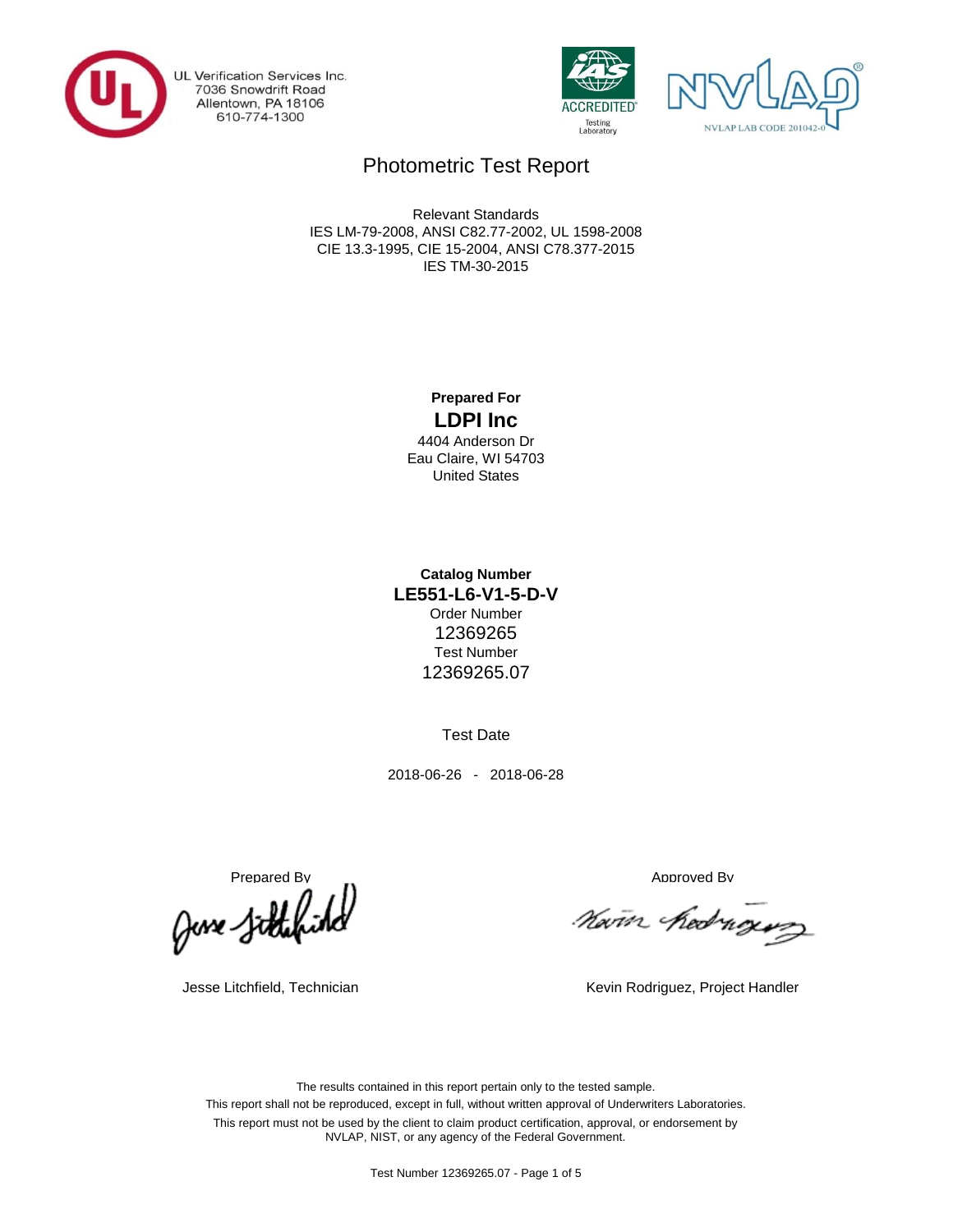

## **Table of Contents**

| <b>Summary of Results</b>         | Page 3 |
|-----------------------------------|--------|
| <b>Integrating Sphere Results</b> | Page 4 |
| <b>In-Situ Results</b>            | Page 5 |

Laboratory results may not be representative of field performance Ballast factors have not been applied

Testing was performed in a 3-meter integrating sphere using the 4π geometry method.

Absorption correction was employed for Sphere measurement

Test Number 12369265.07 - Page 2 of 5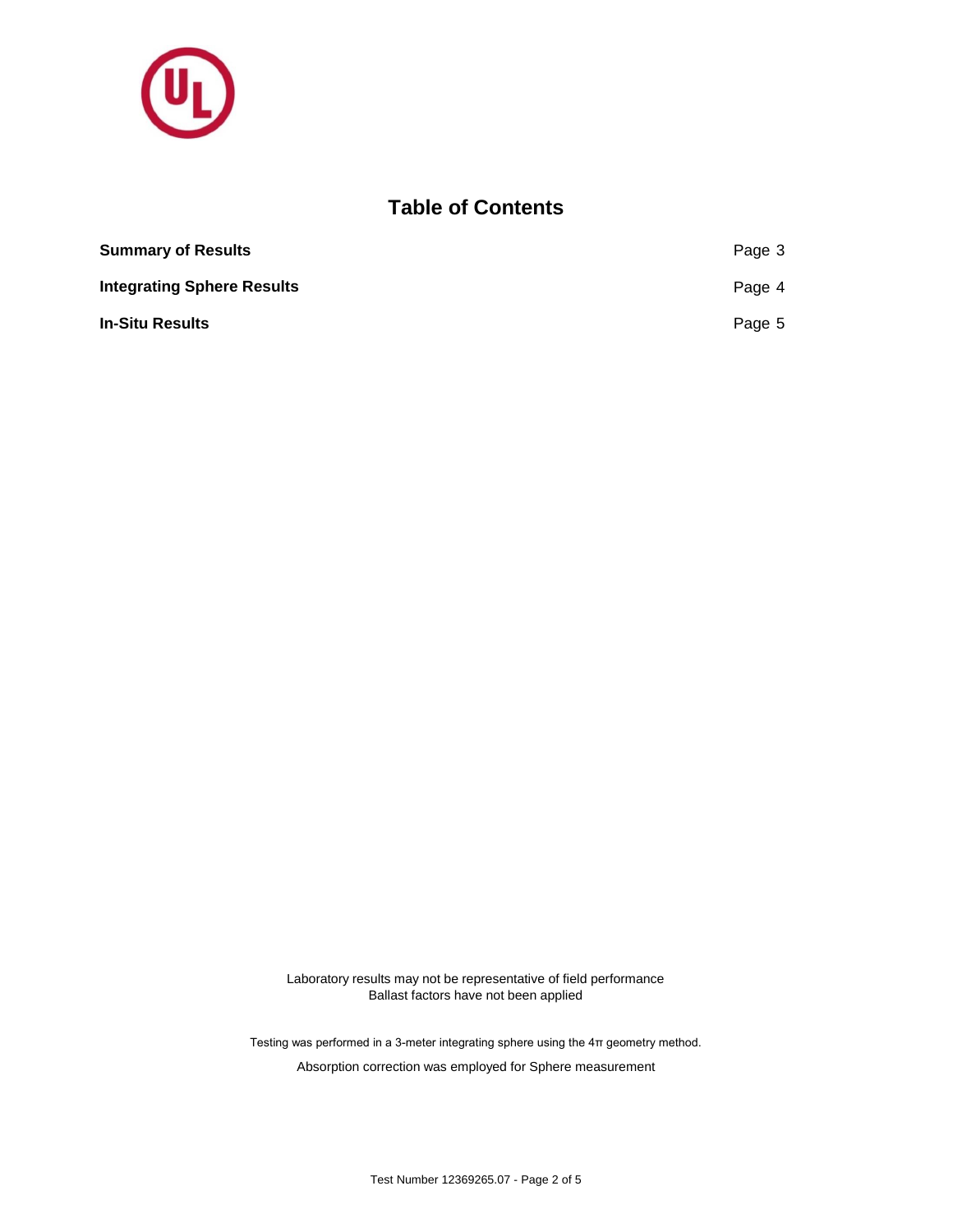

Pendant **Luminaire Description:** Formed aluminum housing, clear/frosted glass lens enclosures **Mounting:** One Inventronics EUD-096S210DTA driver 360 white LEDs **Ballast/Driver: Lamp:**



## **Summary of Results**

| <b>Integrating Sphere</b> |              |             |  |  |  |  |
|---------------------------|--------------|-------------|--|--|--|--|
| Luminous Flux:            |              | 9598 Lumens |  |  |  |  |
| Efficacy:                 | 119.5 $Im/w$ |             |  |  |  |  |
| CCT:                      | 4923 K       |             |  |  |  |  |
| CRI (Ra):                 | 83.7         |             |  |  |  |  |

#### **Electrical Data at 277 VAC**

| Test Temperature: | 25.1 °C   |
|-------------------|-----------|
| Voltage:          | 277.0 VAC |
| Current:          | 0.3020 A  |
| Power:            | 79.17 W   |
| Power Factor:     | 0.946     |
| Frequency:        | 60 Hz     |
| Current THD:      | 7.38 %    |

#### **In-Situ**

| 25.1 °C. | LED Temperature:      | 53.0 $\degree$ C |
|----------|-----------------------|------------------|
| 77.0 VAC | Driver Temperature:   | 44.5 °C          |
| 3020 A   | Measured LED Current: | 0.04490 A        |

Temperature is offset to an ambient temperature of 25°C as described in UL1598-2008.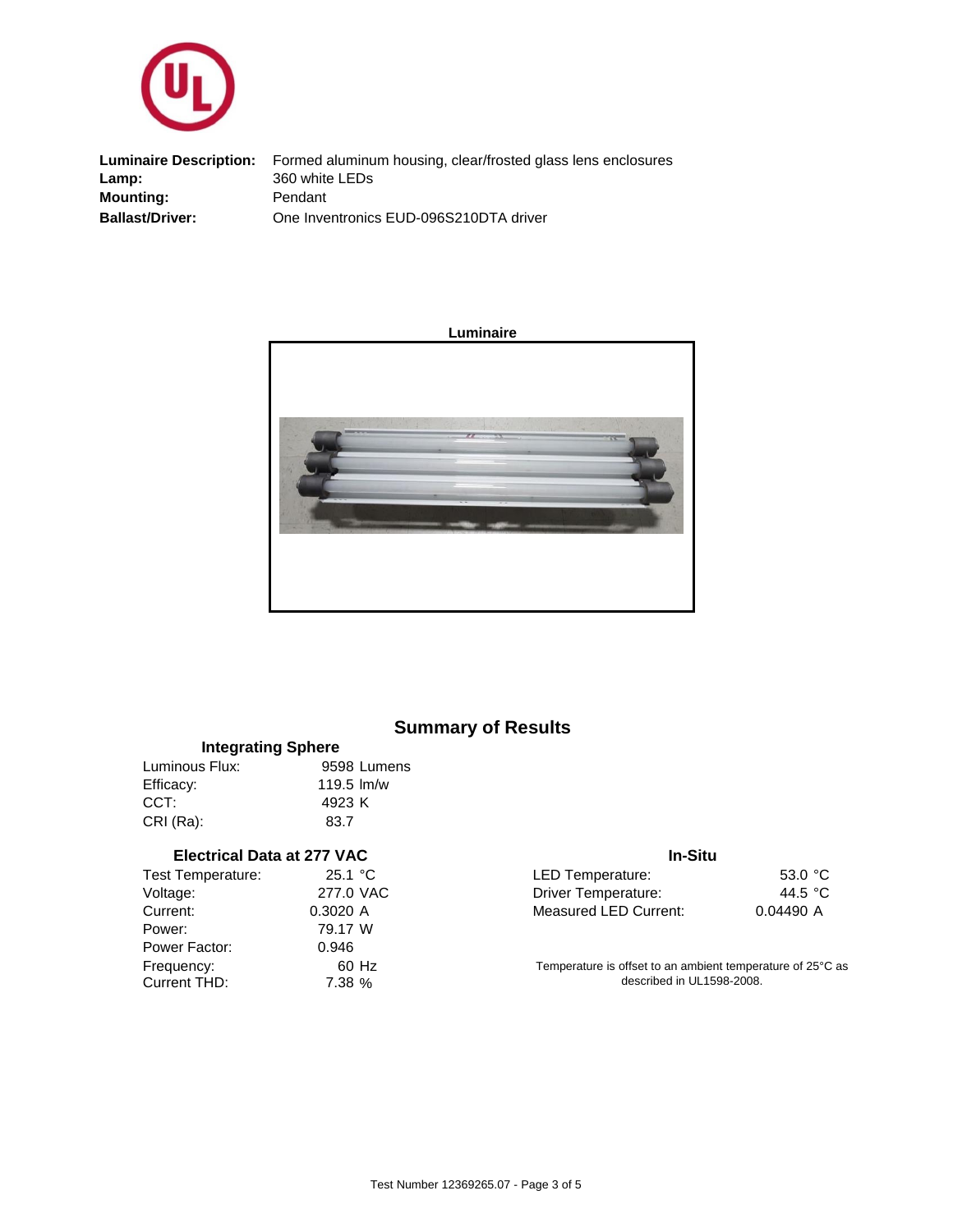

# **Color Quality - Integrating Sphere**

Integrating Sphere Test Conditions

| <b>Temperature</b>                                               | Voltage                            | <b>Current</b>           | <b>Power</b>                                                            | <b>Power Factor</b>            | <b>Frequency</b>                                                                       | <b>Current THD</b>  |
|------------------------------------------------------------------|------------------------------------|--------------------------|-------------------------------------------------------------------------|--------------------------------|----------------------------------------------------------------------------------------|---------------------|
| 24.9 °C                                                          | 120.1 VAC                          | 0.6730 A                 | 80.35 W                                                                 | 0.994                          | 60 Hz                                                                                  | 7.45 %              |
|                                                                  |                                    |                          | <b>Summary of Results</b>                                               |                                |                                                                                        |                     |
| <b>Total Output:</b>                                             |                                    | 9598 Lumens              |                                                                         |                                | Chromaticity (x):                                                                      | 0.3474              |
| <b>Efficacy:</b>                                                 |                                    | 119.5 lm/w               |                                                                         |                                | Chromaticity (y):                                                                      | 0.3550              |
| CCT:                                                             |                                    | 4923 K                   |                                                                         |                                | Chromaticity (u'):                                                                     | 0.2116              |
| CRI (Ra):                                                        |                                    | 83.7                     |                                                                         |                                | Chromaticity (v'):                                                                     | 0.4867              |
| <b>CRI (R9):</b>                                                 |                                    | 12.5                     |                                                                         | <b>TM-30 Rf:</b>               |                                                                                        | 82                  |
|                                                                  | Peak Wavelength:                   | 451<br>nm                |                                                                         | <b>TM-30 Rg:</b>               |                                                                                        | 96.3                |
|                                                                  | <b>Dominant Wavelength:</b>        | 573<br>nm                |                                                                         | Duv:                           |                                                                                        | 0.0007              |
| <b>S/P Ratio:</b>                                                |                                    | 1.93                     |                                                                         |                                |                                                                                        |                     |
| 0.9<br>0.8<br>0.7<br>0.6<br>0.5<br>➤<br>0.4<br>0.3<br>0.2<br>0.1 | <b>CIE 1931, 2 Degree</b><br>aster |                          | 0.46<br>0.44<br>0.42<br>0.4<br>0.38<br>➤<br>0.36<br>0.34<br>0.32<br>0.3 | 4500K<br><b>5000K</b><br>5700K | <b>Nominal CCT Quadrangles</b><br>3000K<br>3500K<br>4000K<br>Inside Quad $5000 \times$ | 2200K<br>2700 2500K |
| $\mathbf 0$<br>0<br>0.1                                          | $0.2$ 0.3<br>0.4                   | 0.6<br>0.5<br>0.7<br>0.8 | 0.28                                                                    | 0.3<br>0.35                    | 0.4<br>0.45<br>x                                                                       | 0.5                 |

### **Color Rendering Index Detail**

| Ra (CRI) |        | R <sub>2</sub>                                                                                                 | R <sub>3</sub> | R <sub>4</sub> | <b>R5</b> | R <sub>6</sub> | <b>R7</b> 1 | <b>R8</b> | R9 | <b>R10 L</b> | <b>R11</b> | R12   R13   R14   R15 |  |
|----------|--------|----------------------------------------------------------------------------------------------------------------|----------------|----------------|-----------|----------------|-------------|-----------|----|--------------|------------|-----------------------|--|
| 83.7     | 82.3 L | ່ 88.4   92.4   83.7   82.4   83.2   88.0   69.1   12.5   72.0   83.0   58.1   83.9   95.9   76.9 <sub> </sub> |                |                |           |                |             |           |    |              |            |                       |  |